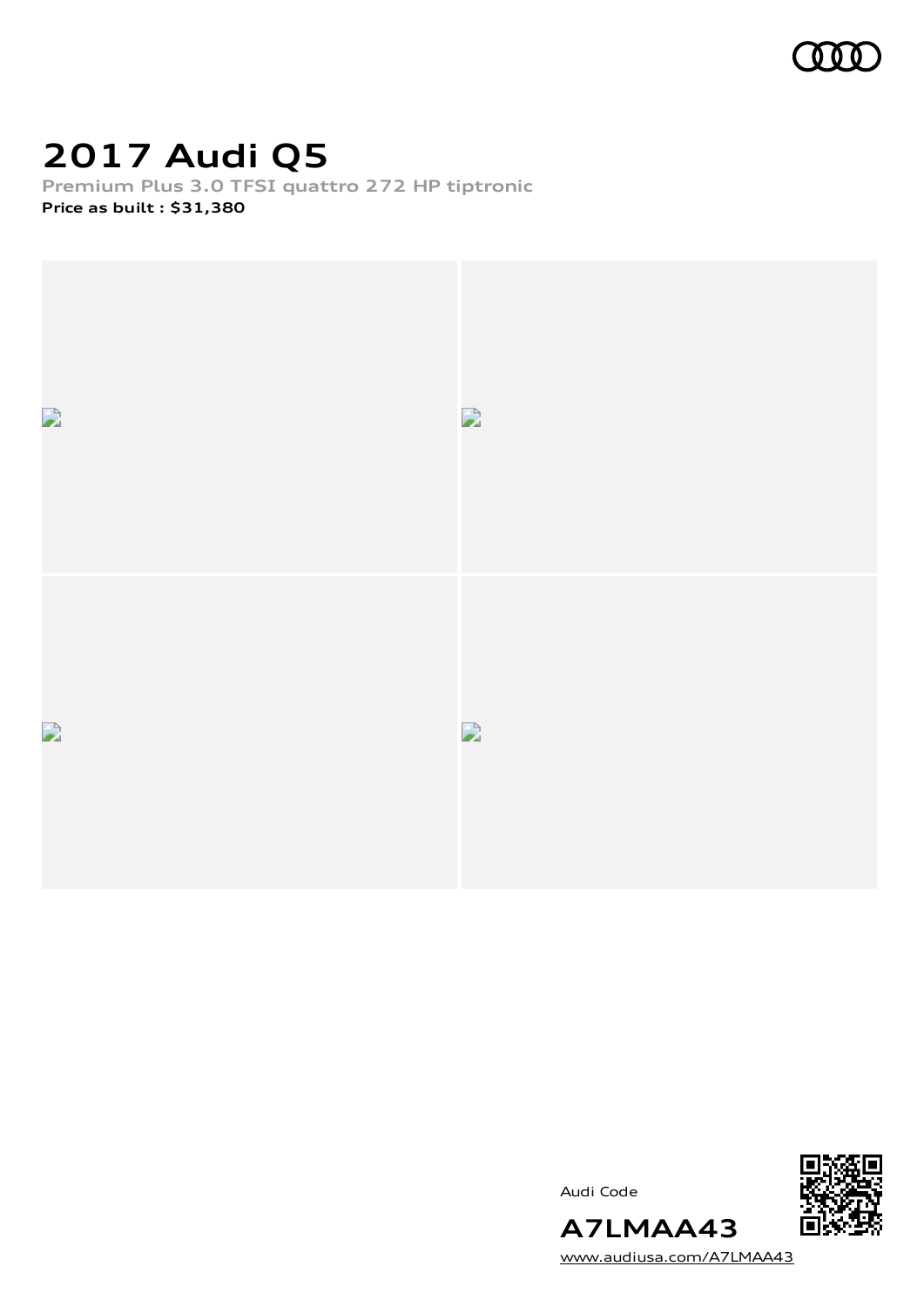## **Summary**

#### **Audi 2017 Audi Q5** Premium Plus 3.0 TFSI quattro 272 HP tiptronic

**Price as buil[t](#page-9-0)** \$31,380

#### **Exterior colour**

Daytona Gray pearl

#### $\overline{\phantom{a}}$

#### **Further Information**

| Warranty        |              |
|-----------------|--------------|
|                 | N٥           |
| Mileage         | 44,317 miles |
| Type of vehicle | Used car     |
|                 |              |

#### **Interior colour**

| Seats     | black        |
|-----------|--------------|
| Dashboard | black        |
| Carpet    | black        |
| Headliner | lunar silver |

#### **Technical Specifications**

| Engine type                  | V6                                           |
|------------------------------|----------------------------------------------|
| stroke                       | Displacement/Bore and 2995/84.5 x 89.0 cc/mm |
| Torque                       | 295 @ 2,150 lb-ft@rpm                        |
| Top track speed              | $130$ mph                                    |
| Acceleration (0 - 60<br>mph) | 6.0 sec seconds                              |
| Recommended fuel             | Premium                                      |

#### **Audi Code** A7LMAA43

**Your configuration on www.audiusa.com** [www.audiusa.com/A7LMAA43](https://www.audiusa.com/A7LMAA43)

**Commission number** 101e79a30a0e09a82f04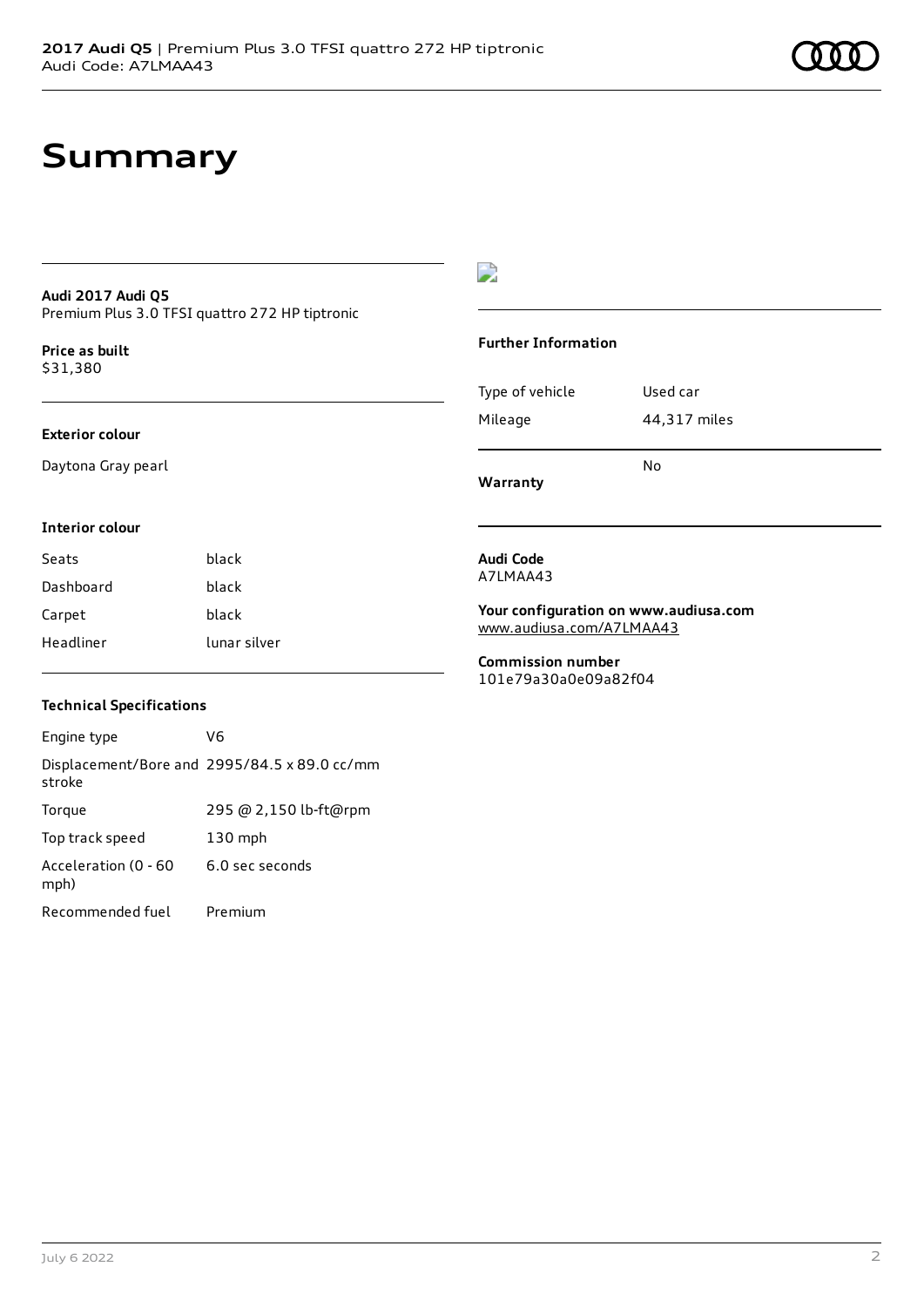# **Equipment**

Daytona Gray pearl

Technology package

DVD Player

Bang & Olufsen® sound system

Color driver information system

HD Radio™ Technology

Voice control

Audi side assist

BLUETOOTH® wireless technology preparation for mobile phone



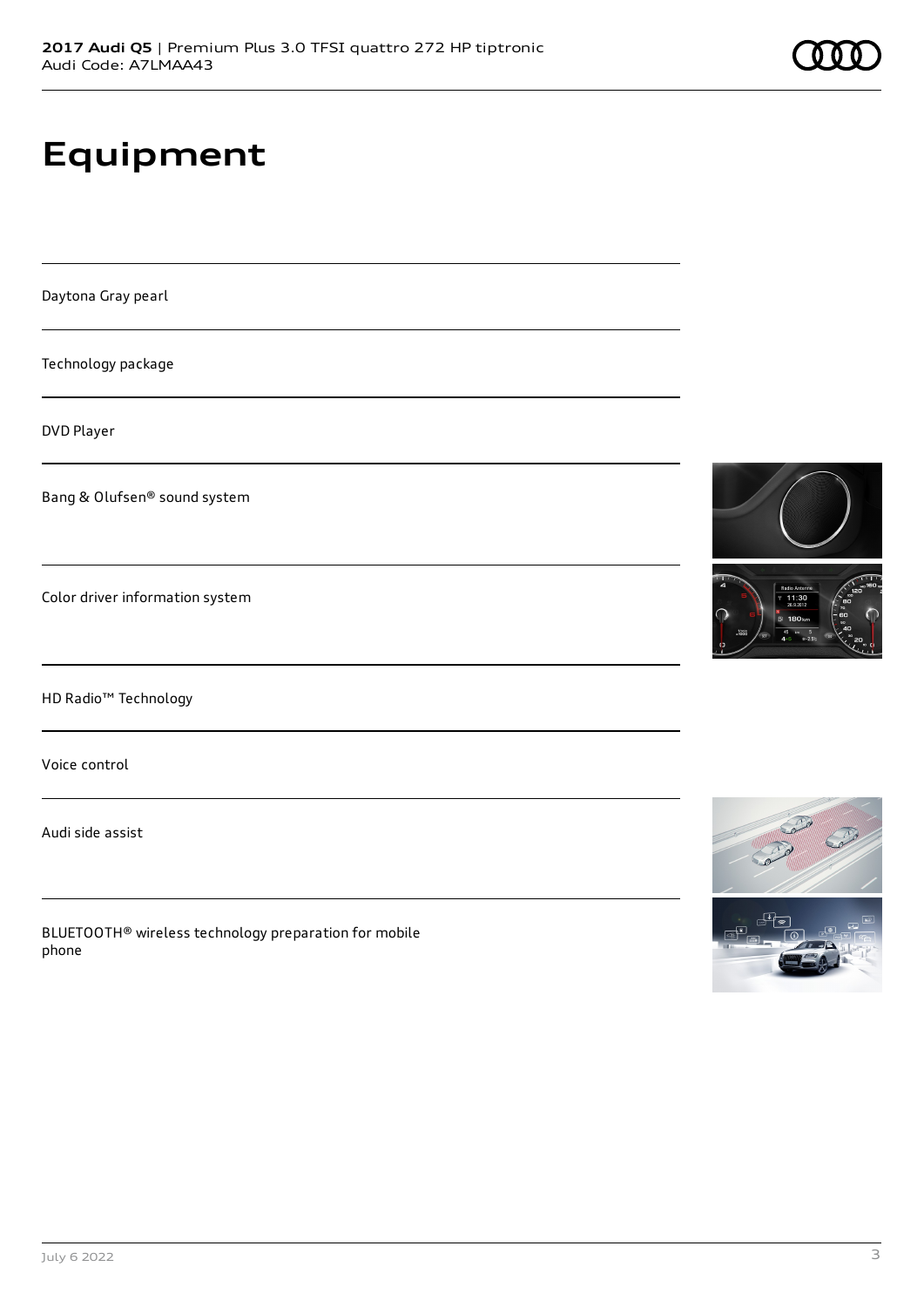## **Standard features**

#### **Safety and Security**

| 4UB | Driver and front-passenger advanced airbags                                       |
|-----|-----------------------------------------------------------------------------------|
| 1AT | Electronic stabilisation control (ESC)                                            |
| UH1 | Electromechanical parking brake                                                   |
| 8T1 | Cruise control with coast, resume and<br>accelerate features                      |
| VC2 | Garage door opener (HomeLink®)                                                    |
| QZ7 | Electromechanical power steering                                                  |
| 7K6 | Tire-pressure monitoring system                                                   |
| 4X3 | Head/thorax side airbags                                                          |
| 8N6 | Light / rain sensor                                                               |
| 413 | Audi advanced key - keyless start, stop and<br>entry                              |
| 3B7 | ISOFIX child seat mounting and Top Tether<br>anchorage point for outer rear seats |
|     |                                                                                   |

#### **Exterior**

| 6XL             | Power-folding, power-adjustable, auto-<br>dimming, heated side mirrors with memory |
|-----------------|------------------------------------------------------------------------------------|
| 1S1             | Car jack                                                                           |
| 1 B A           | Dynamic suspension                                                                 |
| 3S1             | Aluminum roof rails                                                                |
| 511             | Rear roof spoiler                                                                  |
| 8EH             | Xenon plus headlights                                                              |
| 8Q3             | Automatic headlight leveling                                                       |
| HN <sub>2</sub> | 19" 235/55 all-season tires                                                        |
| 8SL             | LED taillights                                                                     |
| VW <sub>6</sub> | Dark tinted glass (privacy glass)                                                  |
| 0NB             | S line <sup>®</sup> fender badges                                                  |

#### **Exterior**

| 4ZB  | High-gloss package           |
|------|------------------------------|
| C7D. | 19" 5-arm Star design wheels |

#### **Interior**

| QE1             | Storage nets in backs of front seats                                                 |
|-----------------|--------------------------------------------------------------------------------------|
| 3FU             | Panoramic sunroof                                                                    |
| 7M8             | Aluminum door sill inlays with S line®<br>emblem                                     |
| 6NJ             | Light cloth headliner                                                                |
| <b>9AQ</b>      | Three-zone automatic climate control                                                 |
| 4L7             | Auto-dimming interior mirror with compass                                            |
| QQ1             | Illumination for interior door handles, air<br>vent controls, front footwells        |
| 1XW             | Three-spoke multifunction steering wheel                                             |
| 6E3             | Front center armrest                                                                 |
| 7F <sub>9</sub> | Leather gearshift knob                                                               |
| 4E9             | Power trunk open/close and hands-free<br>release                                     |
| 5XF             | Dual front sun visors with lighted vanity<br>mirrors                                 |
| 5KA             | Sliding 40/20/40 split folding rear seat with<br>pass-through and adjustable recline |
| 7HA             | Cloth interior on doors                                                              |
| N1F             | Leather seating surfaces                                                             |
| 4A3             | <b>Heated front seats</b>                                                            |
| 5MG             | Dark Brown Walnut Wood inlays                                                        |

#### **Infotainment and Driver Assistance**

UF7 Audi music interface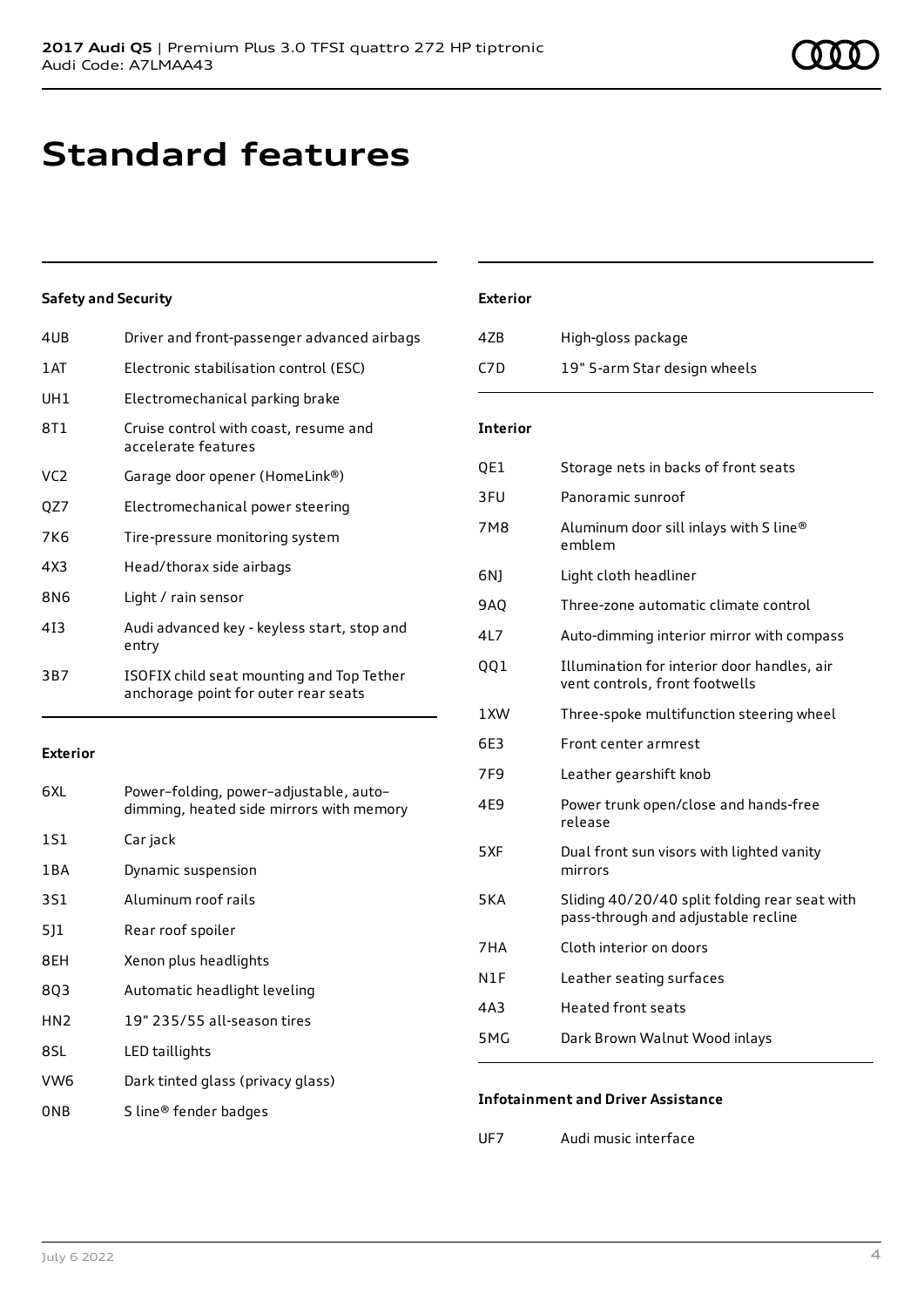# **Dealer remarks**

\*2017 Audi Q5 3.0T Premium Plus quattro

\*CARFAX One-Owner

\*Technology package - Climate Control, Dual Zone Climate Control, Cruise Control, Tinted Windows, Power Steering, Power Mirrors, Leather Steering Wheel, Power Drivers Seat, Power Passenger Seat, Roof Rack, Rear Air Conditioning, Wood Trim, Clock, Tachometer, Homelink System, Telescoping Steering Wheel, Steering Wheel Radio Controls, Sunroof, Moonroof, Driver Airbag, Passenger Airbag, Side Airbags, Security System, Rear Defogger, Fog Lights, Intermittent Wipers, AM/FM, CD Player, Anti-Theft, Aux. Audio Input, Bluetooth, Carpeted Floor Mats, Center Arm Rest, Child Proof Door Locks, Daytime Running Lights, Front Heated Seats, Heated Mirrors, HID Headlamps, Overhead Console, Power Lift Gate, Premium Sound, Rear Fog Lamps, Rear Spoiler, Rear Spoiler, Rear Wipers, Remote Trunk Lid, Roll Stability Control, Side Curtain Airbags, Tire Pressure Monitor, Vanity Mirrors -

<sup>\*</sup>Recent Arrival!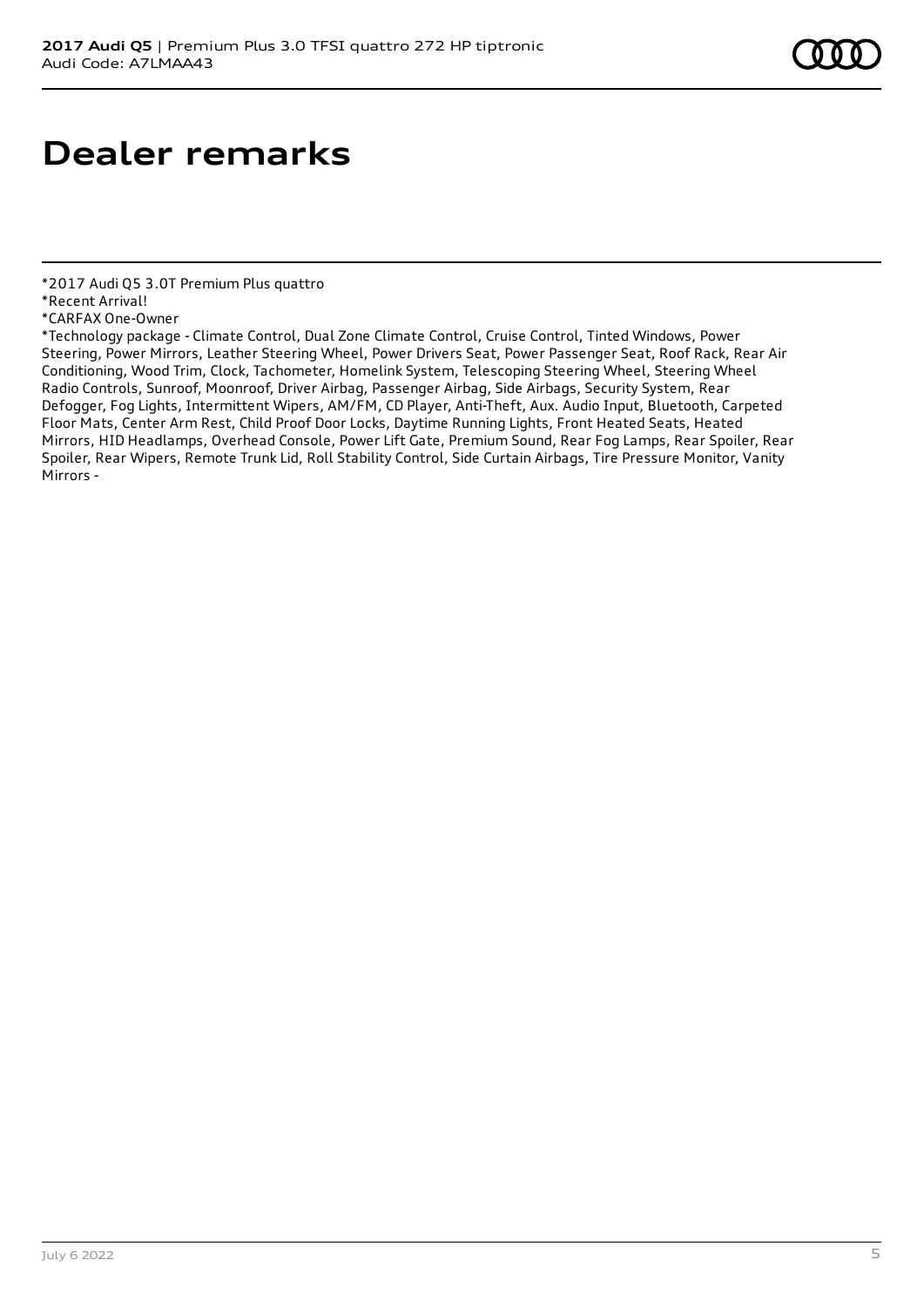### **Technical Specifications**

#### **Engineering | Performance**

| V6                                           |
|----------------------------------------------|
| 6.0 sec seconds                              |
| Aluminum-alloy                               |
| Induction/fuel injection Supercharged/TFSI®  |
| Aluminum-alloy                               |
| 272 @ 4,780 @ rpm                            |
| Displacement/Bore and 2995/84.5 x 89.0 cc/mm |
| 130 mph                                      |
| 295 @ 2,150 lb-ft@rpm                        |
| 24-valve DOHC                                |
|                                              |

#### **Electrical system**

| Alternator | 14 Volts - 150 A |
|------------|------------------|
| Battery    | 12 Volts - 80Ah  |

#### **Transmission | Drivetrain**

| Gear ratios: 8th         | 0.667:1                                                                                        |
|--------------------------|------------------------------------------------------------------------------------------------|
| Gear ratios: 6th         | 1.000:1                                                                                        |
| Gear ratios: 7th         | 0.839:1                                                                                        |
| Gear ratios: Reverse     | 3.317:1                                                                                        |
| Drivetrain type          | Automatic with quattro <sup>®</sup> all-wheel-<br>drive                                        |
| Gear ratios: Final Drive | 3.204:1                                                                                        |
| Gear ratios: 4th         | 1.667:1                                                                                        |
| Transmission             | Eight-speed Tiptronic® automatic<br>transmission with quattro <sup>®</sup> all-<br>wheel-drive |
| Gear ratios: 5th         | 1.285:1                                                                                        |
| Gear ratios: 2nd         | 3.143:1                                                                                        |
| Gear ratios: 3rd         | 2.106:1                                                                                        |
| Gear ratios: 1st         | 4.714:1                                                                                        |

#### **Steering**

| Steering type                             | Electromechanical power steering |
|-------------------------------------------|----------------------------------|
| Turning diameter, curb-38.1 ft<br>to-curb |                                  |
| Steering ratio                            | 15.9:1                           |

#### **Suspension**

| Front axle | Five-link front suspension               |
|------------|------------------------------------------|
| Rear axle  | Trapezoidal-link rear suspension         |
| Optional   | Available adaptive damping<br>suspension |

### **(1/2)**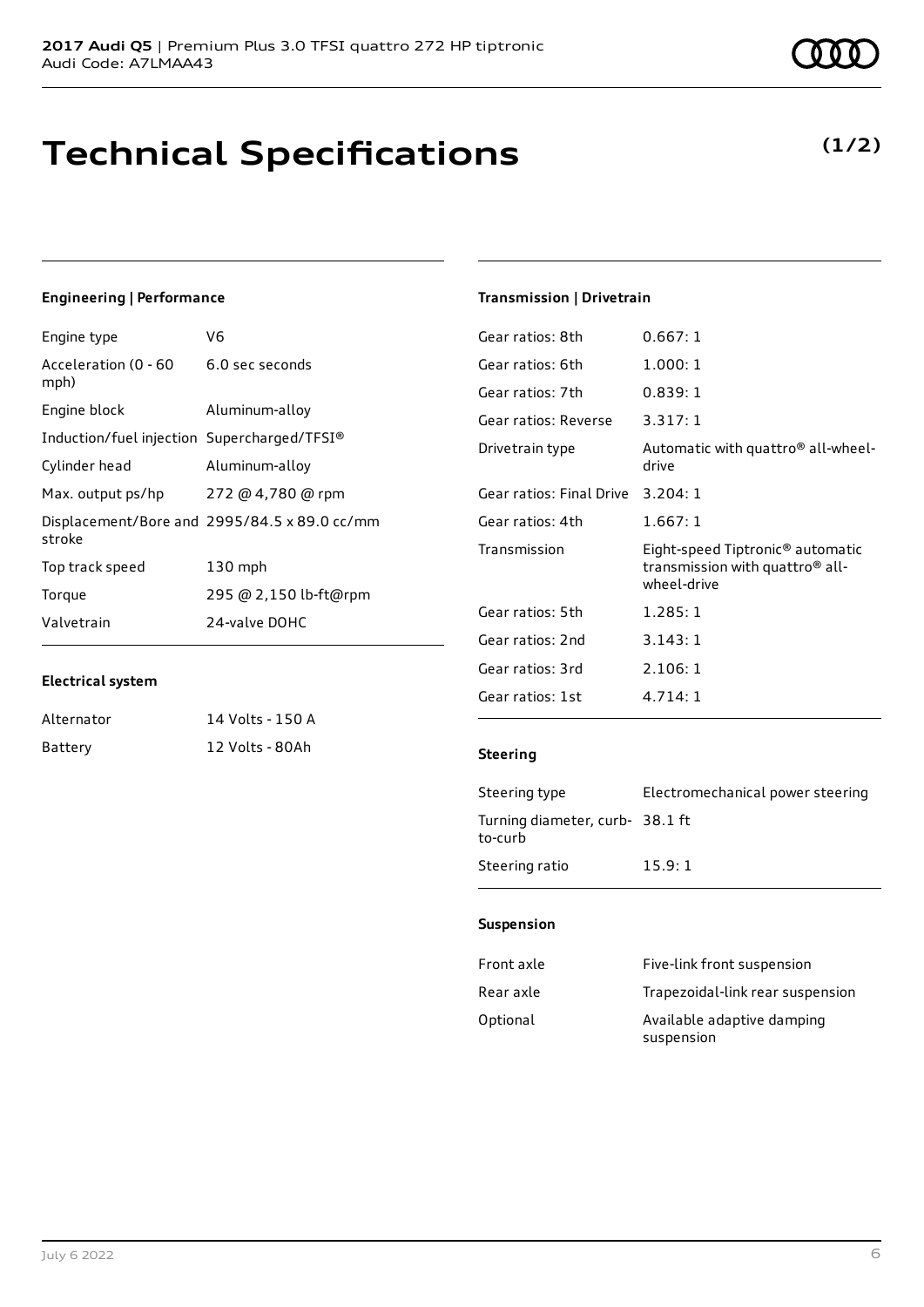# **Technical Specifications**

#### **Brakes**

| <b>Front brakes</b> | 13.6 (ventilated disc) in |
|---------------------|---------------------------|
| Rear brakes         | 13.0 (ventilated disc) in |
| Parking brake       | Electromechanical         |

#### **Warranty | Maintenance**

| Warranty    | 4-year/50,000-mile new vehicle<br>limited warranty                                       |
|-------------|------------------------------------------------------------------------------------------|
| Maintenance | 12-month/10,000 mile (whichever<br>comes first) NO CHARGE first<br>scheduled maintenance |

### **Interior measurements**

| Seating capacity                          | 5                       |
|-------------------------------------------|-------------------------|
| Shoulder room, rear                       | 56.4 in                 |
| Head room with front<br>sunroof           | 39.4 in                 |
| Leg room, rear                            | 37.4 in                 |
| Shoulder room, front                      | 57.7 in                 |
| Head room with rear<br>sunroof            | 39.0 in                 |
| Leg room, front                           | 41.0 in                 |
| Cargo volume, rear<br>seatbacks up/folded | 29.1, 57.3 cu ft, cu ft |

#### **Exterior Measurements**

| Height                           | 65.2 in  |
|----------------------------------|----------|
| Overall width without<br>mirrors | 74.7 in  |
| Length                           | 182.6 in |
| Wheelbase                        | 110.5 in |
| Drag coefficient                 | 0.33 Cw  |
| Overall width with<br>mirrors    | 82.2 in  |
| Track rear                       | 63.5 in  |
| Track front                      | 63.7 in  |
| Curb weight                      | 4,354 lb |
| Ground clearance,<br>loaded      | 7.9 in   |

### **(2/2)**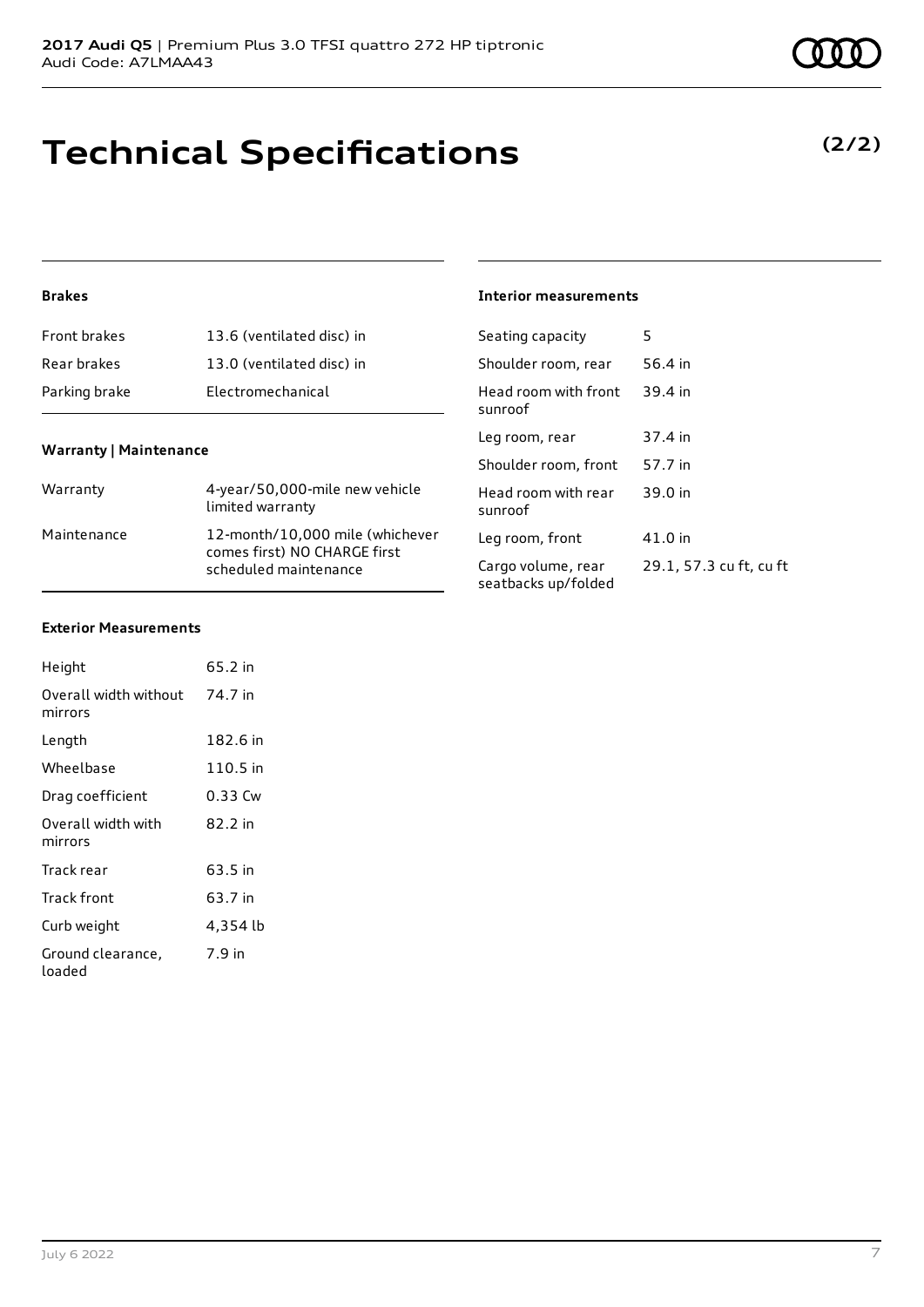### **Consumption- and emission**

#### **Consumption by NEDC**

| urban       | $18 \text{ mpg}$ |
|-------------|------------------|
| extra-urban | $26$ mpg         |
| combined    | $21$ mpg         |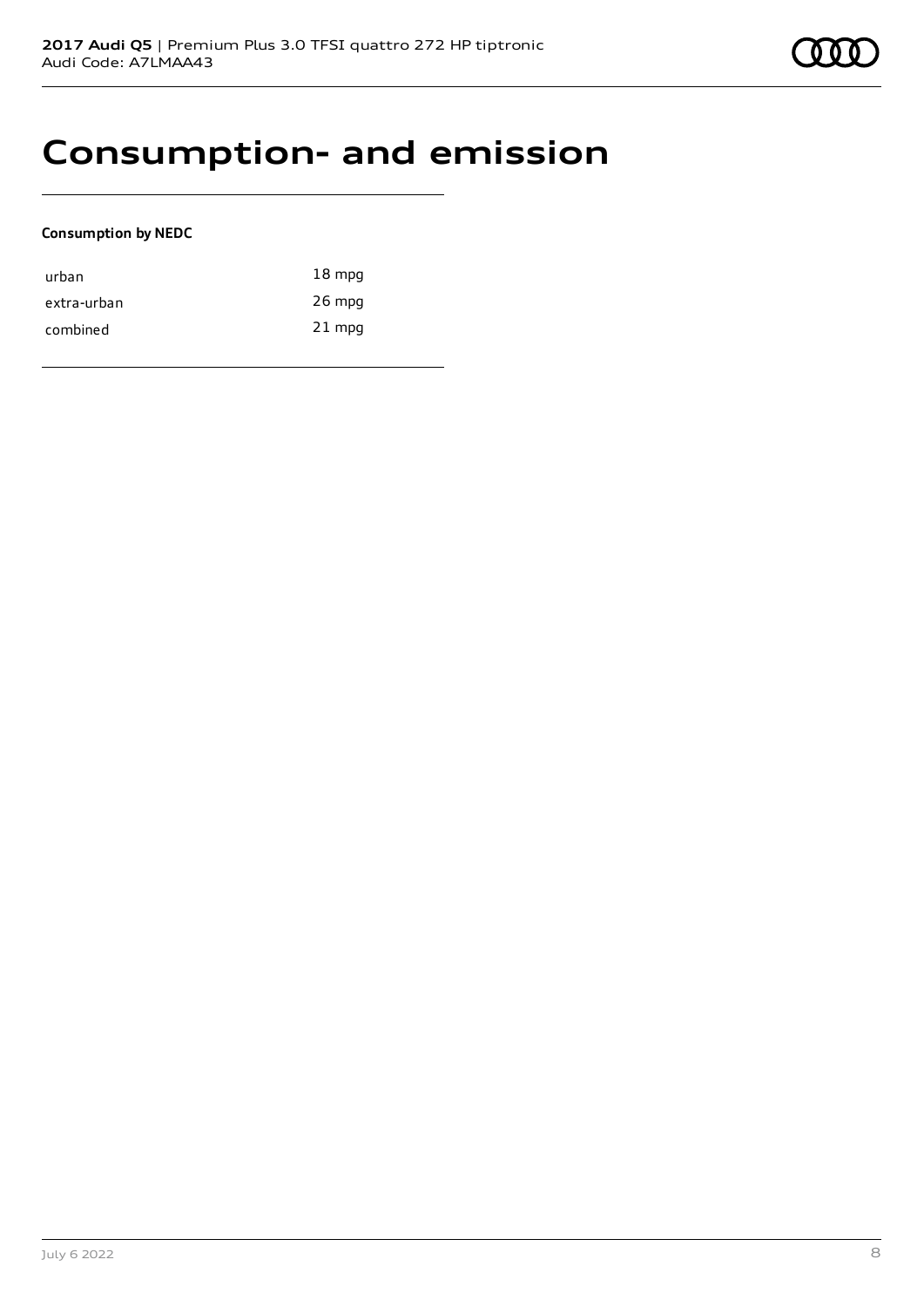

### **Contact**

Dealer **Audi Tysons Corner**

8598 Leesburg Pike 22182 Vienna VA

Phone: +17035646100 FAX: 7035646215

www: [https://www.auditysonscorner.com](https://www.auditysonscorner.com/)